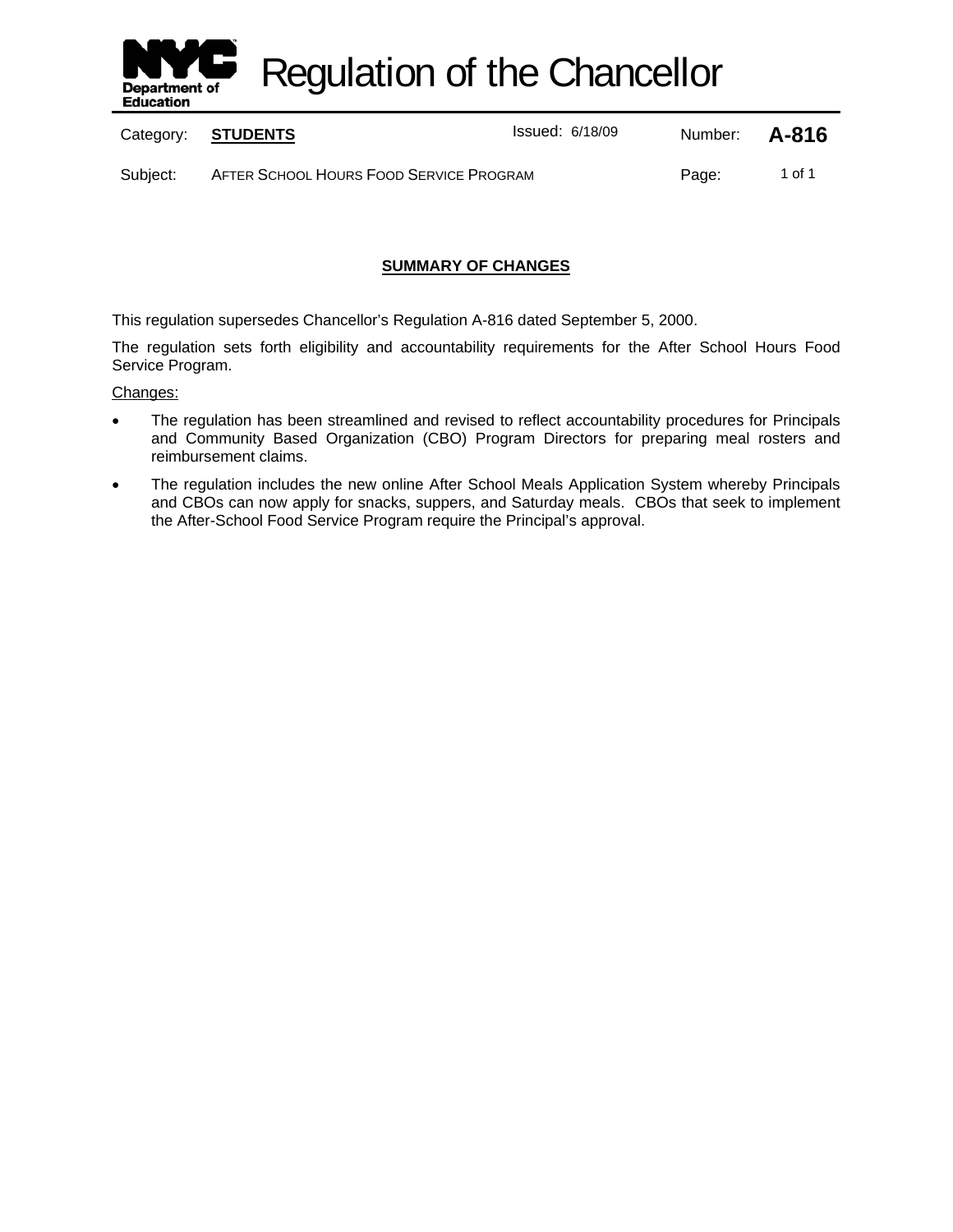## **ABSTRACT**

This regulation outlines the United States Department of Agriculture's (USDA) requirements for student eligibility, meal service accountability, and record-keeping. Failure to comply with these requirements may result in a loss of revenue through federal audit reclaims that would adversely affect the nutrition programs.

#### **I. ELIGIBILITY**

- A. Schools that operate After School Hours Food Service Programs and serve snacks, suppers, and Saturday meals must appear on the Office of SchoolFood's (OSF) list of such programs. This list is updated annually. Schools must obtain a copy of each student's free or reduced price eligibility form. Eligibility is based upon (1) a computer match with public assistance/food stamp files; or (2) household income provided by the parent or guardian on the School Meals Application (SD1041) for the current school year; or (3) valid Food Stamp or TANF case number provided by the parent or guardian on the School Meals Application (SD1041) for the current school year; or (4) valid direct certification letter for the current school year. Those copies must be attached to the After School Hours Food Service Program application and kept on file at the school.
- B. If an After School Hours Food Service Program operates in a school where at least 50% of the enrolled students are free and/or reduced price eligible, all snacks served will be claimed as free and reimbursement will be at the free rate.
- C. Schools or CBO programs may claim federal reimbursement for one snack per day for students 18 years old and younger who are enrolled in After School Hours Food Service Programs conducted in school. Students who turn 19 years old during the school year may be claimed for snack reimbursement for the entire school year.

## **II. APPLYING FOR AFTER SCHOOL MEALS**

- A. Beginning in the 2008-2009 school year, principals and CBOs may apply for snacks, suppers, and Saturday meals for their students using the new Online After-School Application System. This online application system replaces the hard-copy application. Schools will need the username and password currently used for pupil transportation to access the system. Principals will receive an electronic confirmation as each application is processed.
- B. Principals or their designees may utilize the Principal's Tutorial for assistance with completing the online application, while CBO Program Directors or their designees may utilize the CBO's Tutorial. Applications submitted by CBOs require the Principal's consent before the Office of SchoolFood will consider rendering the final approval.
- C. All schools and CBO programs must have a roster system in place to account for all participating students before submitting the application for snacks, suppers, and Saturday meals. Applications will not be approved without confirmation that a roster system is in place.

#### **III. MEAL ACCOUNTABILITY**

- A. Point-of-Service is a record-keeping method that must be used to ensure that a reimbursable meal containing all required food components has been served to the student. Chancellor's Regulation A-815 outlines the Point-of Service method to be followed. Principals or CBO Program Directors must designate a staff person to be responsible for the accountability of the meals served to the students who are participating in the After School Hours Food Service Programs.
- B. The "roster" is the mandatory form that must be used to record Enrollment, Eligibility, Attendance, and Participation for reimbursement claims.

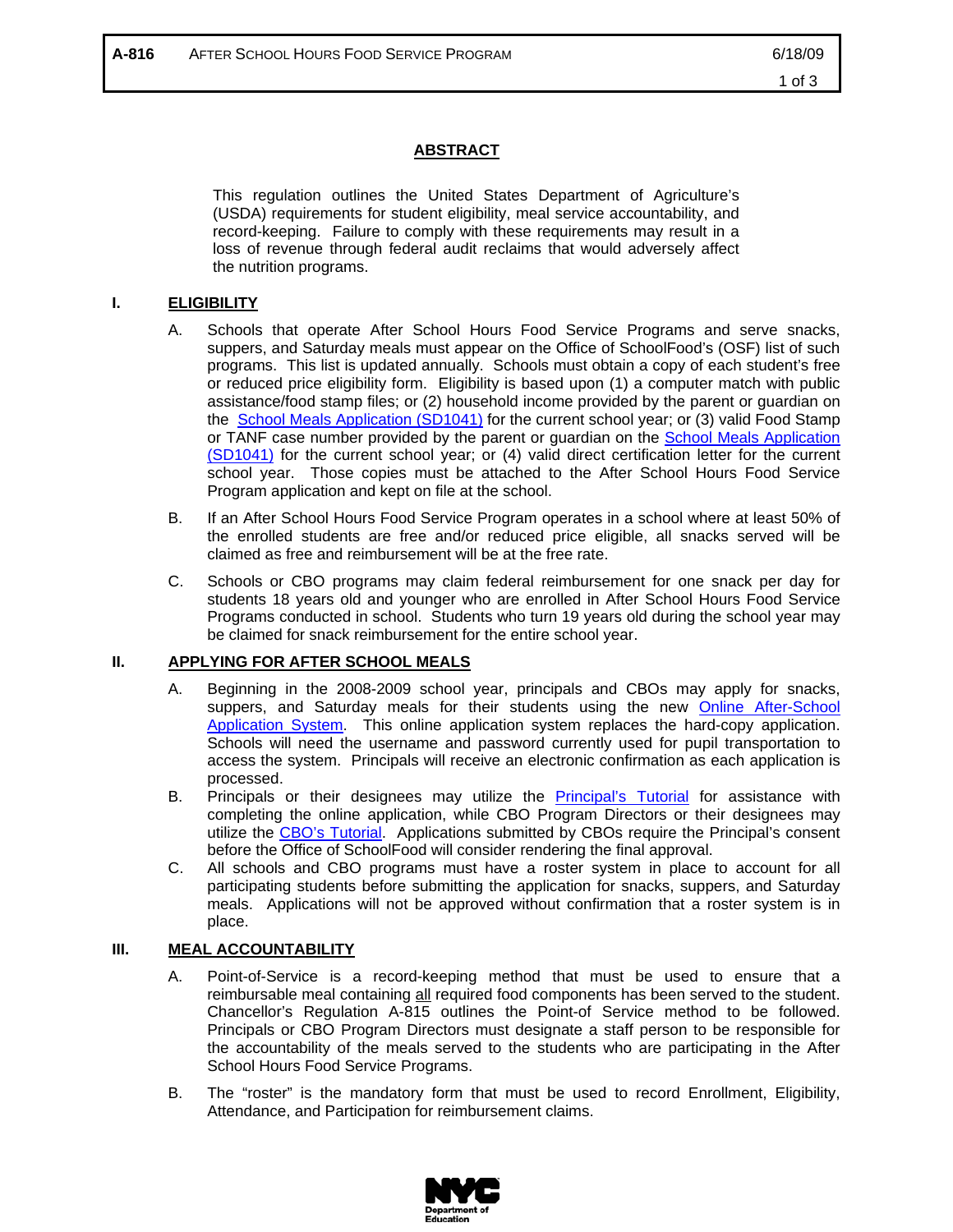- C. The roster must be used to record when a student is served a reimbursable meal. The attendance and clicker counts recorded on the roster determines the number of snacks, suppers, and Saturday meals served in **At Risk** schools where **50% or more of the enrolled students are eligible for free and reduced price meals.** The roster is the only USDA approved method of accountability for snacks, suppers, and Saturday meals in **Not At Risk** schools where **less than 50% of the enrolled students are eligible for free and reduced price meals.**
- D. The roster for snacks and Saturday meals must be submitted weekly with the Report of Meals Served (MIE-1). A copy must be given to the SchoolFood Manager weekly. The Roster for supper meals must be submitted on the last day of service each month with the Report of Suppers Served (MIE-4). A copy must be given to the SchoolFood Manager monthly. A copy must remain on file at the school for audit purposes and made available upon request.
	- 1. To maintain **ACCOUNTABILITY** of snack, supper and Saturday meals, a check mark in the "Attendance" column and "Participation" column next to the student's name is used to indicate the child is present and is circled as the student is served a reimbursable meal. A blank space is used to denote that the student was absent or the student did not take a meal.
	- 2. The **ENROLLMENT** column must be completed by the school and must list the names of all the students who are enrolled in the program.
	- 3. In the **ELIGIBILITY** column, the meal code designating the student's eligibility status for meal service is entered (e.g., A or  $1=$  free,  $2=$  reduced price, or 3, 4, 5, or blank = full price.) The total for each eligibility code is tallied and entered on the total line.

## **IV. MEAL REIMBURSEMENTS**

- A. The daily number of meals served must be claimed for snacks and Saturday meals on the Report of Meals Served (MIE-1). Supper meals served must be claimed on the Report of Suppers Served (MIE-4). The number of meals served daily may not exceed the daily number of students in attendance. Meals served must be recorded by eligibility for **NOT AT RISK** programs, while **AT RISK** programs will claim all meals as free.
- B. At the end of each day's meal service, the Principals, CBO Program Directors, or their designees shall tally each meal program roster based on the eligibility code. The total number of meals served shall be entered at the bottom of the roster. The total number of snacks and Saturday meals served shall also be submitted weekly on the Report of Meals Served (MIE-1). The total number of suppers served shall also be submitted monthly on the Report of Suppers Served (MIE-4). The completed forms will then be sent to the Office of SchoolFood to prepare the citywide consolidated claim for federal reimbursement.
- C. Saturday meals may be requested for students enrolled in an academic instructional program. Elementary and Junior High Schools are eligible for breakfast and/or lunch meal. High Schools are eligible for a snack and/or lunch meal. The number of meals served must be recorded by eligibility on the Report of Meals Served (MIE-1).

## **V. SERVICE PROVISION**

For health and safety reasons, all meals must be served in the cafeteria and shall not be removed from the building.

- A. SNACK PROGRAM—Students must take both food components served for the snack meal to ensure the meal can be claimed for reimbursement. (Food components include fluid milk, fruits, vegetables, bread or bread alternates, and meat or meat alternates.)
- B. SUPPER PROGRAM—Students must take all five food components served for the supper meal to ensure the meal can be claimed for reimbursement.
- C. SATURDAY PROGRAM—Breakfast, lunch, or snacks are offered. Students must take all food components served for each meal program to ensure the meal can be claimed for reimbursement.